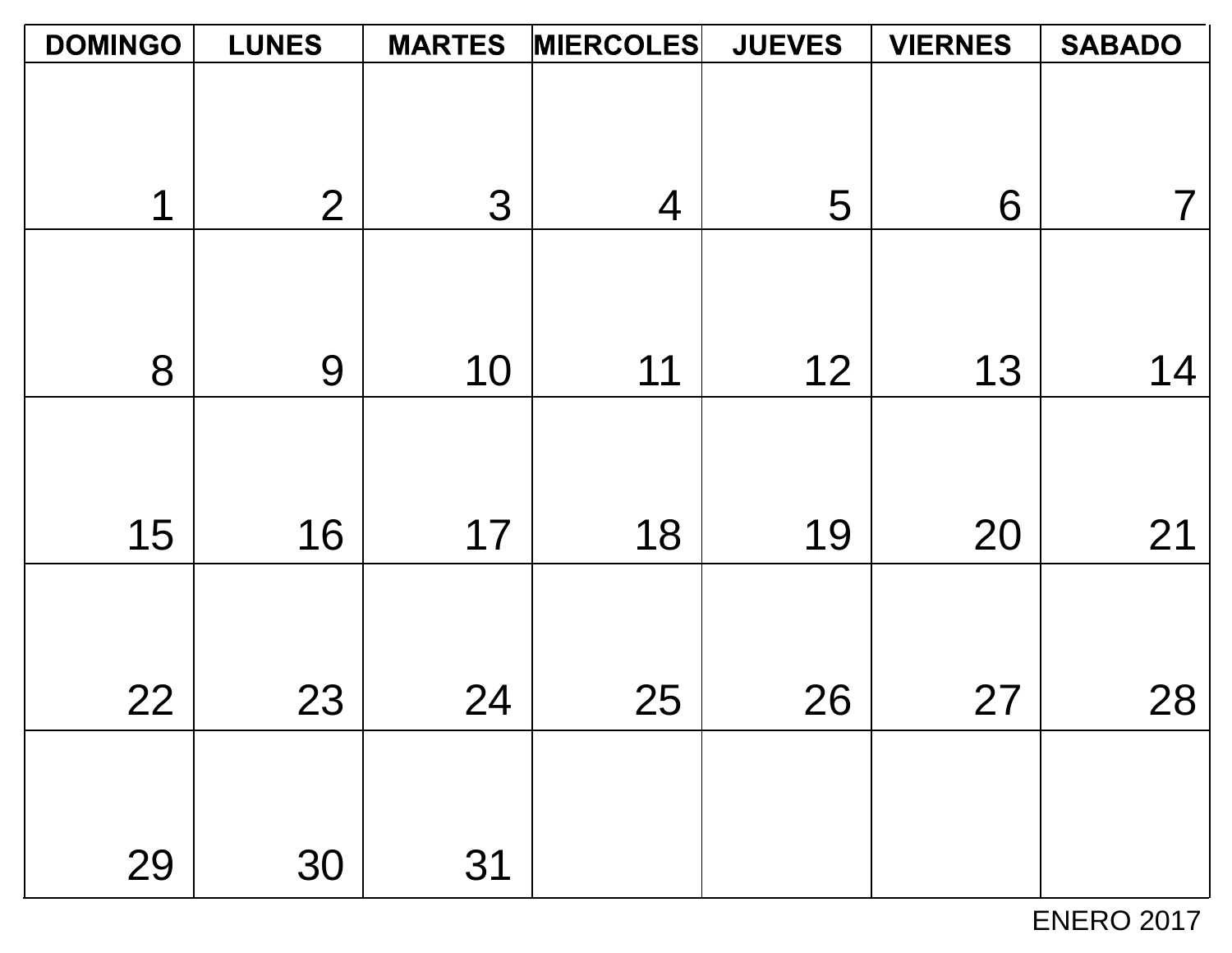| <b>DOMINGO</b> | <b>LUNES</b> | <b>MARTES</b>  | <b>MIERCOLES</b> | <b>JUEVES</b>  | <b>VIERNES</b> | <b>SABADO</b> |
|----------------|--------------|----------------|------------------|----------------|----------------|---------------|
|                |              |                |                  |                |                |               |
|                |              |                |                  |                |                |               |
|                |              |                |                  |                |                |               |
|                |              |                | 1                | $\overline{2}$ | 3              | 4             |
|                |              |                |                  |                |                |               |
|                |              |                |                  |                |                |               |
| 5              | 6            | $\overline{7}$ | 8                | 9              | 10             | 11            |
|                |              |                |                  |                |                |               |
|                |              |                |                  |                |                |               |
|                |              |                |                  |                |                |               |
| 12             | 13           | 14             | 15               | 16             | 17             | 18            |
|                |              |                |                  |                |                |               |
|                |              |                |                  |                |                |               |
|                |              |                |                  |                |                |               |
| 19             | 20           | 21             | 22               | 23             | 24             | 25            |
|                |              |                |                  |                |                |               |
|                |              |                |                  |                |                |               |
|                |              |                |                  |                |                |               |
| 26             | 27           | 28             |                  |                |                |               |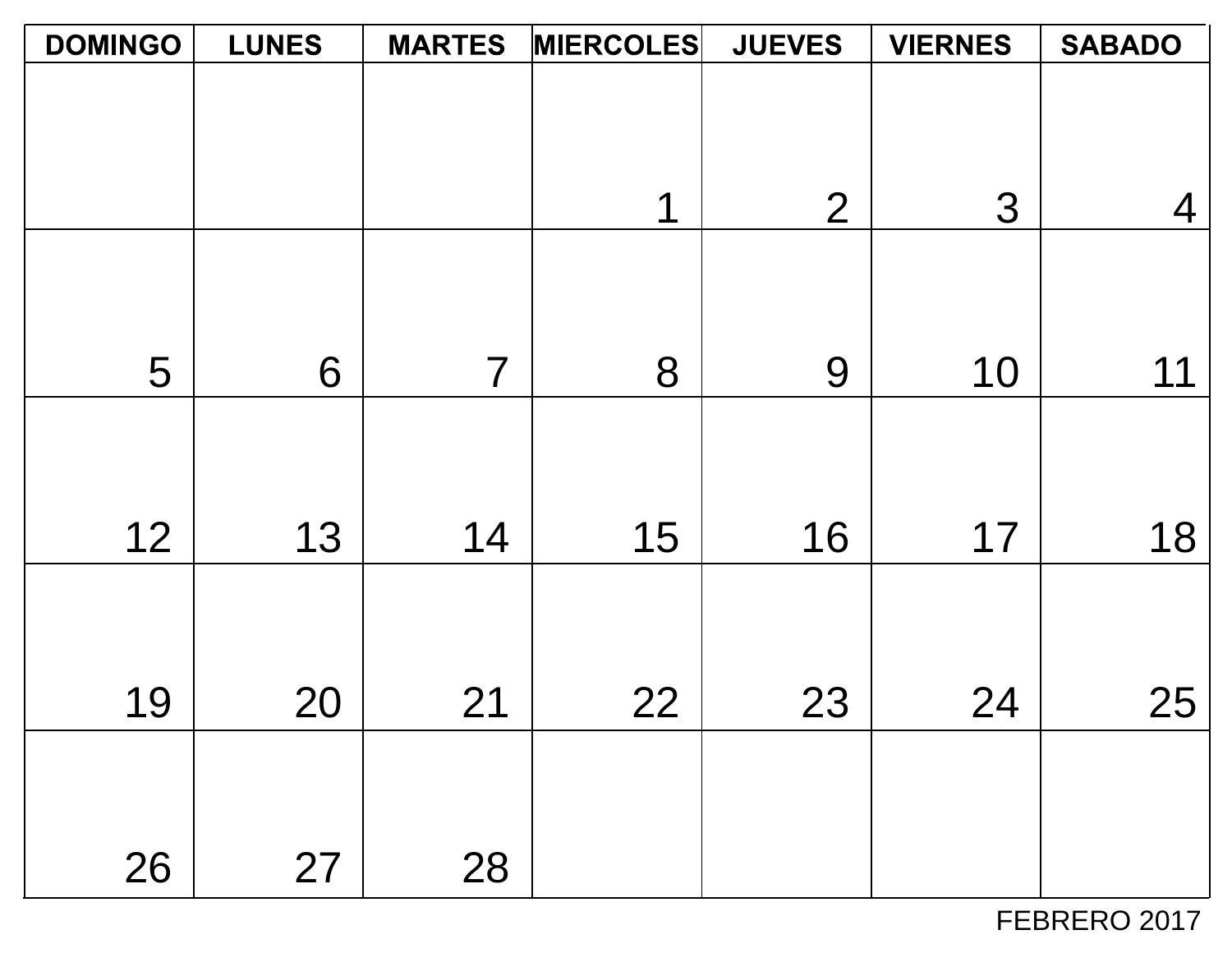| <b>DOMINGO</b> | <b>LUNES</b> | <b>MARTES</b>  | <b>MIERCOLES</b> | <b>JUEVES</b>  | <b>VIERNES</b> | <b>SABADO</b> |
|----------------|--------------|----------------|------------------|----------------|----------------|---------------|
|                |              |                |                  |                |                |               |
|                |              |                |                  |                |                |               |
|                |              |                |                  |                |                |               |
|                |              |                | 1                | $\overline{2}$ | 3              | 4             |
|                |              |                |                  |                |                |               |
|                |              |                |                  |                |                |               |
|                |              |                |                  |                |                |               |
| 5              | 6            | $\overline{7}$ | 8                | 9              | 10             | 11            |
|                |              |                |                  |                |                |               |
|                |              |                |                  |                |                |               |
|                |              |                |                  |                |                |               |
| 12             | 13           | 14             | 15               | 16             | 17             | 18            |
|                |              |                |                  |                |                |               |
|                |              |                |                  |                |                |               |
| 19             | 20           | 21             | 22               | 23             | 24             | 25            |
|                |              |                |                  |                |                |               |
|                |              |                |                  |                |                |               |
|                |              |                |                  |                |                |               |
| 26             | 27           | 28             | 29               | 30             | 31             |               |
|                |              |                |                  |                |                |               |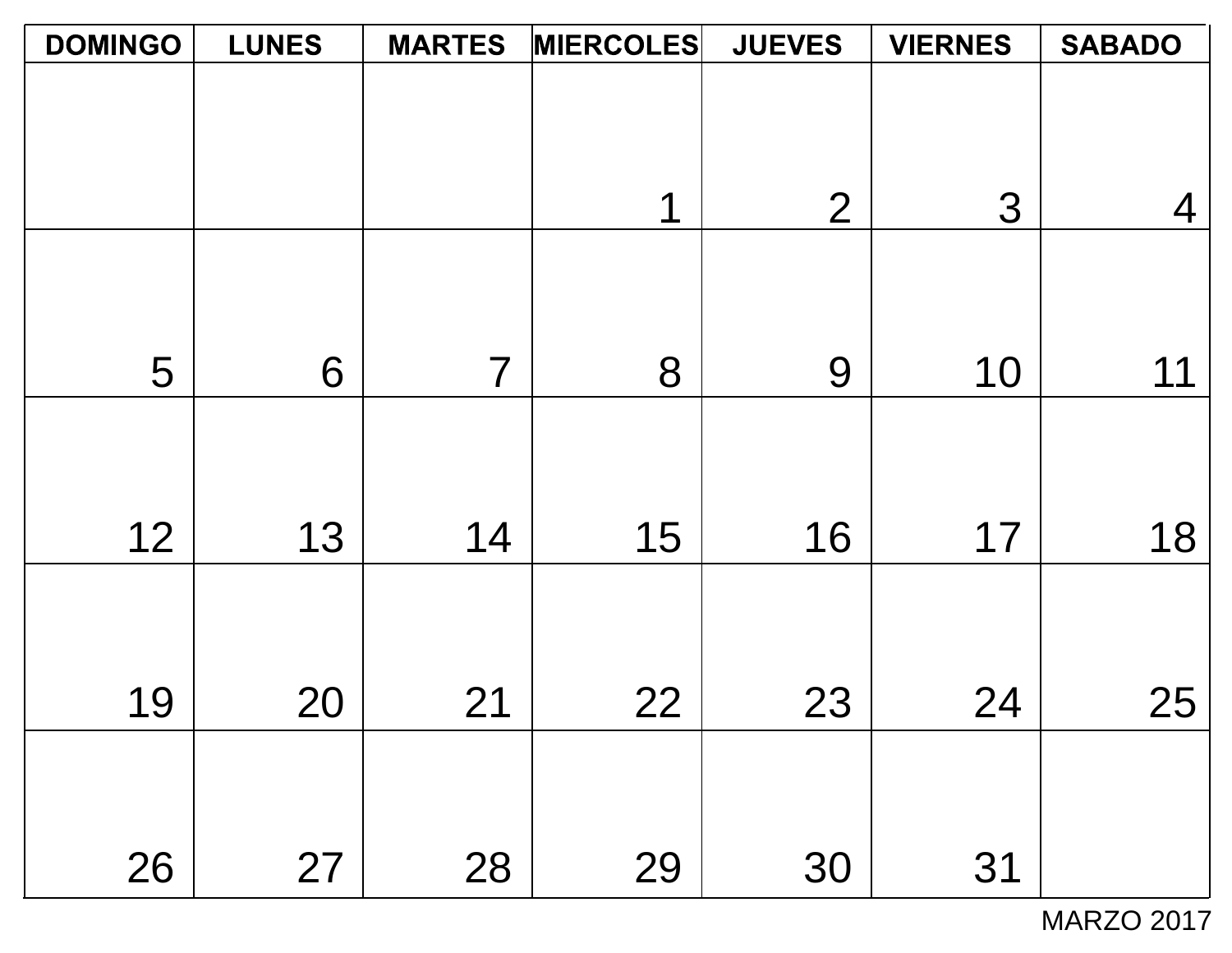| <b>DOMINGO</b> | <b>LUNES</b> | <b>MARTES</b>  | <b>MIERCOLES</b> | <b>JUEVES</b> | <b>VIERNES</b> | <b>SABADO</b> |
|----------------|--------------|----------------|------------------|---------------|----------------|---------------|
|                |              |                |                  |               |                |               |
|                |              |                |                  |               |                |               |
|                |              |                |                  |               |                |               |
|                |              |                |                  |               |                |               |
|                |              |                |                  |               |                |               |
| $\overline{2}$ | 3            | $\overline{4}$ | 5                | 6             | $\overline{7}$ | 8             |
|                |              |                |                  |               |                |               |
|                |              |                |                  |               |                |               |
| 9              | 10           | 11             | 12               | 13            | 14             | 15            |
|                |              |                |                  |               |                |               |
|                |              |                |                  |               |                |               |
| 16             | 17           | 18             | 19               | 20            | 21             | 22            |
| 23             |              |                |                  |               |                |               |
|                |              |                |                  |               |                |               |
| 30             | 24           | 25             | 26               | 27            | 28             | 29            |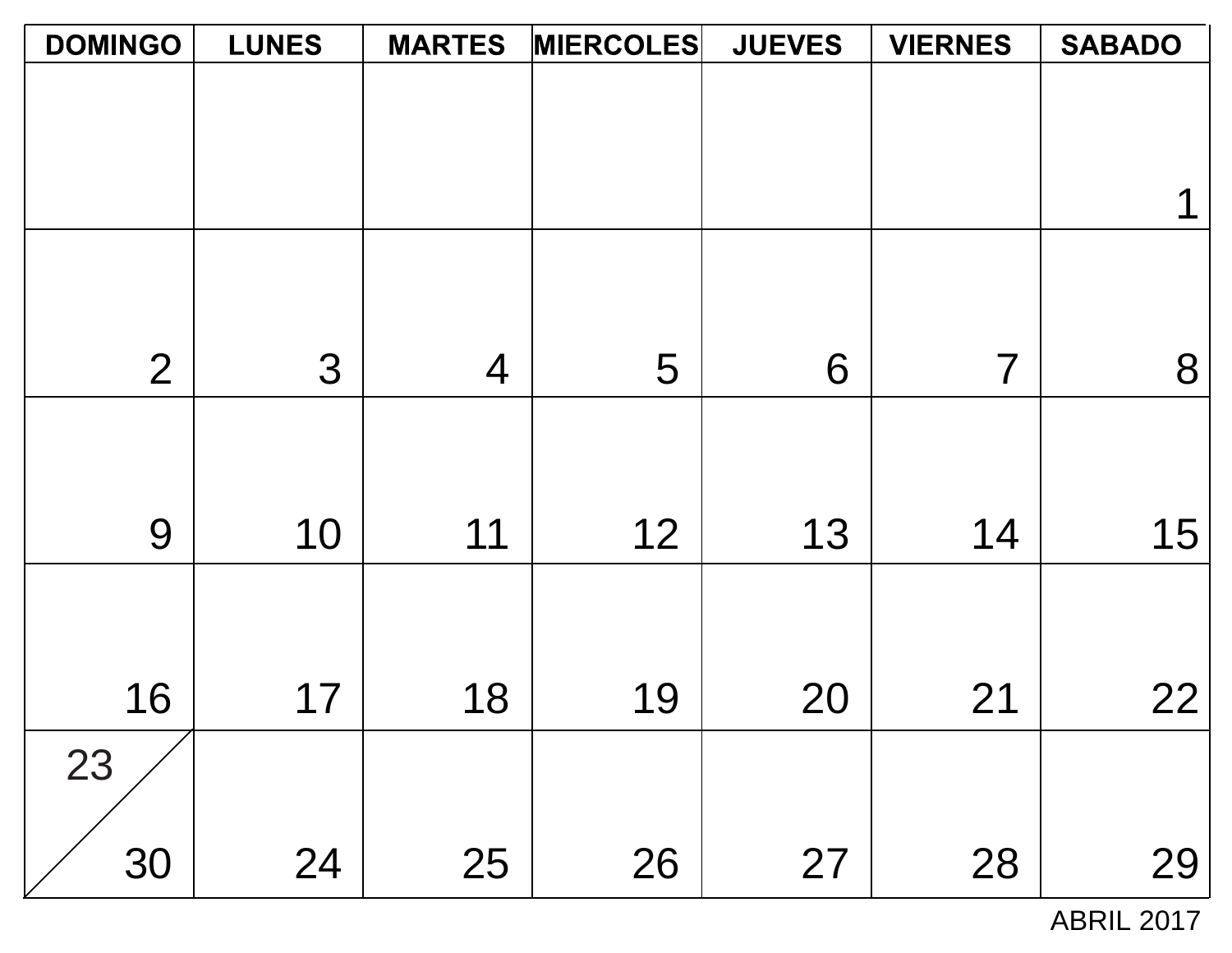| <b>DOMINGO</b> | <b>LUNES</b> | <b>MARTES</b>  | <b>MIERCOLES</b> | <b>JUEVES</b> | <b>VIERNES</b> | <b>SABADO</b> |
|----------------|--------------|----------------|------------------|---------------|----------------|---------------|
|                |              |                |                  |               |                |               |
|                |              |                |                  |               |                |               |
|                |              |                |                  |               |                |               |
|                | 1            | $\overline{2}$ | 3                | 4             | 5              | 6             |
|                |              |                |                  |               |                |               |
|                |              |                |                  |               |                |               |
|                |              |                |                  |               |                |               |
| $\overline{7}$ | 8            | 9              | 10               | 11            | 12             | 13            |
|                |              |                |                  |               |                |               |
|                |              |                |                  |               |                |               |
|                |              |                |                  |               |                |               |
| 14             | 15           | 16             | 17               | 18            | 19             | 20            |
|                |              |                |                  |               |                |               |
|                |              |                |                  |               |                |               |
|                |              |                |                  |               |                |               |
| 21             | 22           | 23             | 24               | 25            | 26             | 27            |
|                |              |                |                  |               |                |               |
|                |              |                |                  |               |                |               |
|                |              |                |                  |               |                |               |
| 28             | 29           | 30             | 31               |               |                |               |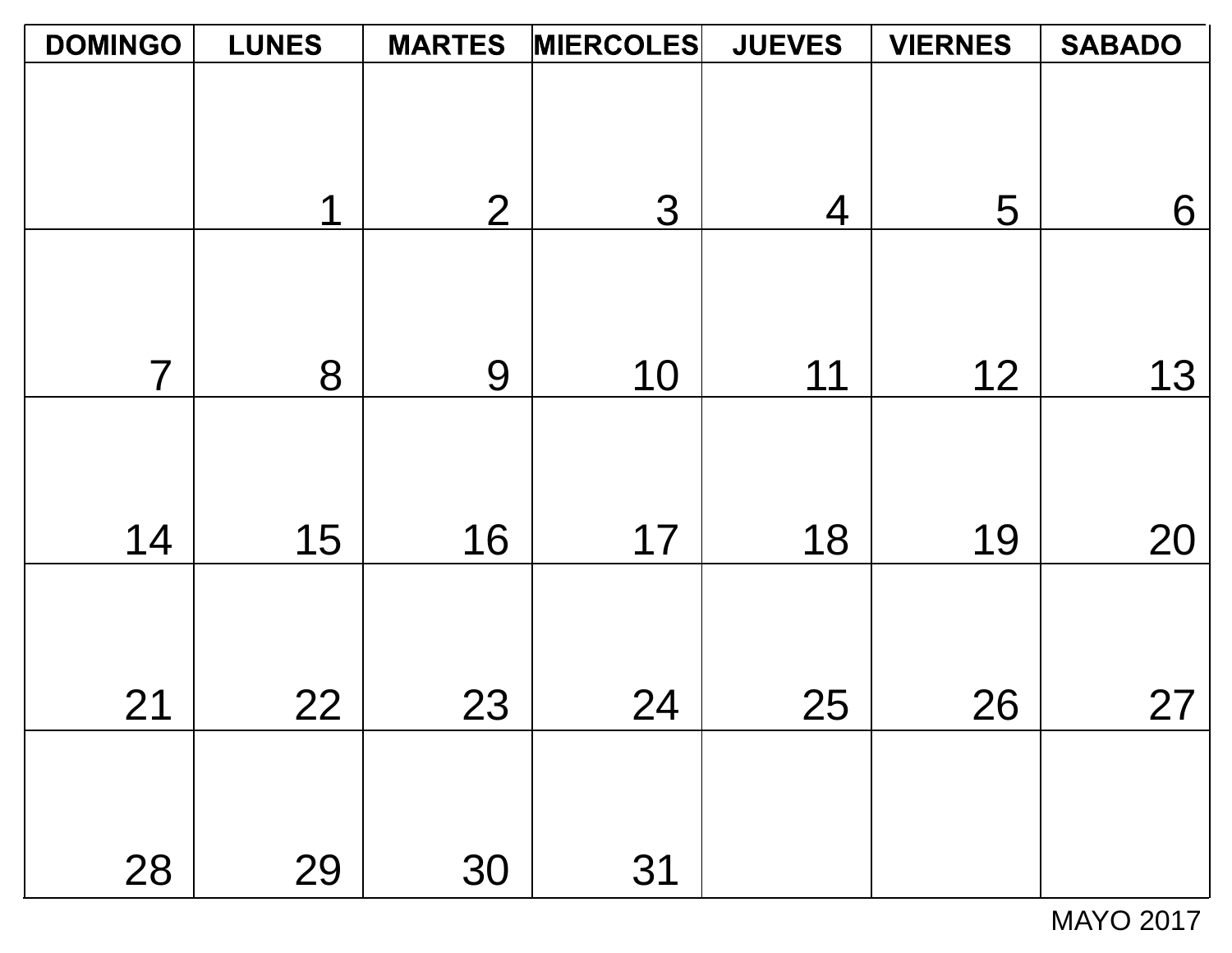| <b>DOMINGO</b> | <b>LUNES</b> | <b>MARTES</b> | <b>MIERCOLES</b> | <b>JUEVES</b> | <b>VIERNES</b> | <b>SABADO</b>  |
|----------------|--------------|---------------|------------------|---------------|----------------|----------------|
|                |              |               |                  |               |                |                |
|                |              |               |                  |               |                |                |
|                |              |               |                  |               |                |                |
|                |              |               |                  | 1             | $\overline{2}$ | $\overline{3}$ |
|                |              |               |                  |               |                |                |
|                |              |               |                  |               |                |                |
| $\overline{4}$ | 5            | 6             | $\overline{7}$   | 8             | 9              | 10             |
|                |              |               |                  |               |                |                |
|                |              |               |                  |               |                |                |
| 11             | 12           | 13            | 14               | 15            | 16             | 17             |
|                |              |               |                  |               |                |                |
|                |              |               |                  |               |                |                |
|                |              |               |                  |               |                |                |
| 18             | 19           | 20            | 21               | 22            | 23             | 24             |
|                |              |               |                  |               |                |                |
|                |              |               |                  |               |                |                |
|                | 26           |               |                  |               |                |                |
| 25             |              | 27            | 28               | 29            | 30             |                |

JUNIO 2017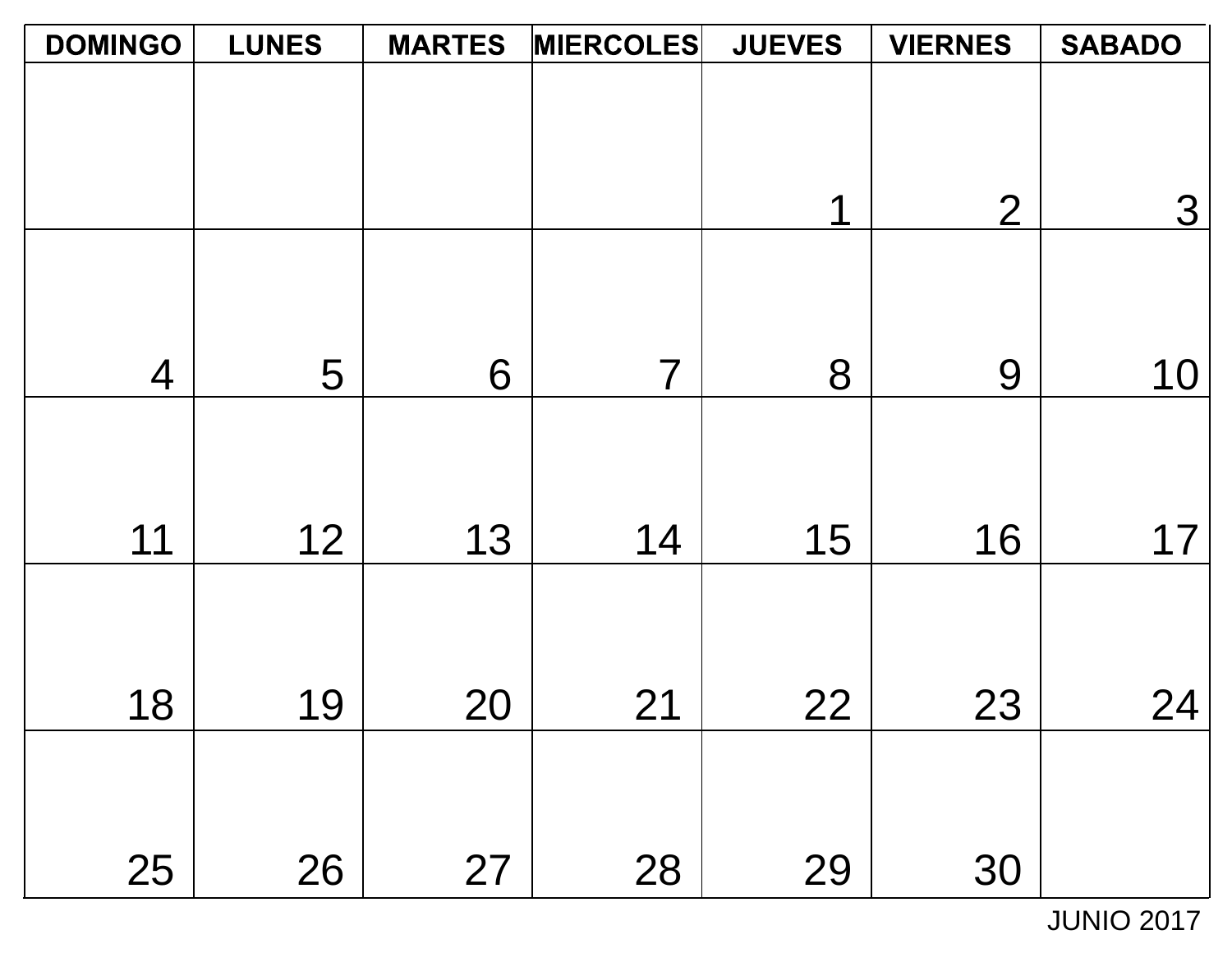| <b>DOMINGO</b> | <b>LUNES</b> | <b>MARTES</b>  | <b>MIERCOLES</b> | <b>JUEVES</b> | <b>VIERNES</b>           | <b>SABADO</b> |
|----------------|--------------|----------------|------------------|---------------|--------------------------|---------------|
|                |              |                |                  |               |                          |               |
|                |              |                |                  |               |                          |               |
|                |              |                |                  |               |                          |               |
|                |              |                |                  |               |                          |               |
|                |              |                |                  |               |                          |               |
| $\overline{2}$ | 3            | $\overline{4}$ | 5                | 6             | $\overline{\mathcal{I}}$ | 8             |
|                |              |                |                  |               |                          |               |
|                |              |                |                  |               |                          |               |
| 9              | 10           | 11             | 12               | 13            | 14                       | 15            |
|                |              |                |                  |               |                          |               |
|                |              |                |                  |               |                          |               |
| 16             | 17           | 18             | 19               | 20            | 21                       | <u>22</u>     |
|                | 24           |                |                  |               |                          |               |
| 23             |              |                |                  |               |                          |               |
| 30             | 31           | 25             | 26               | 27            | 28                       | 29            |

JULIO 2017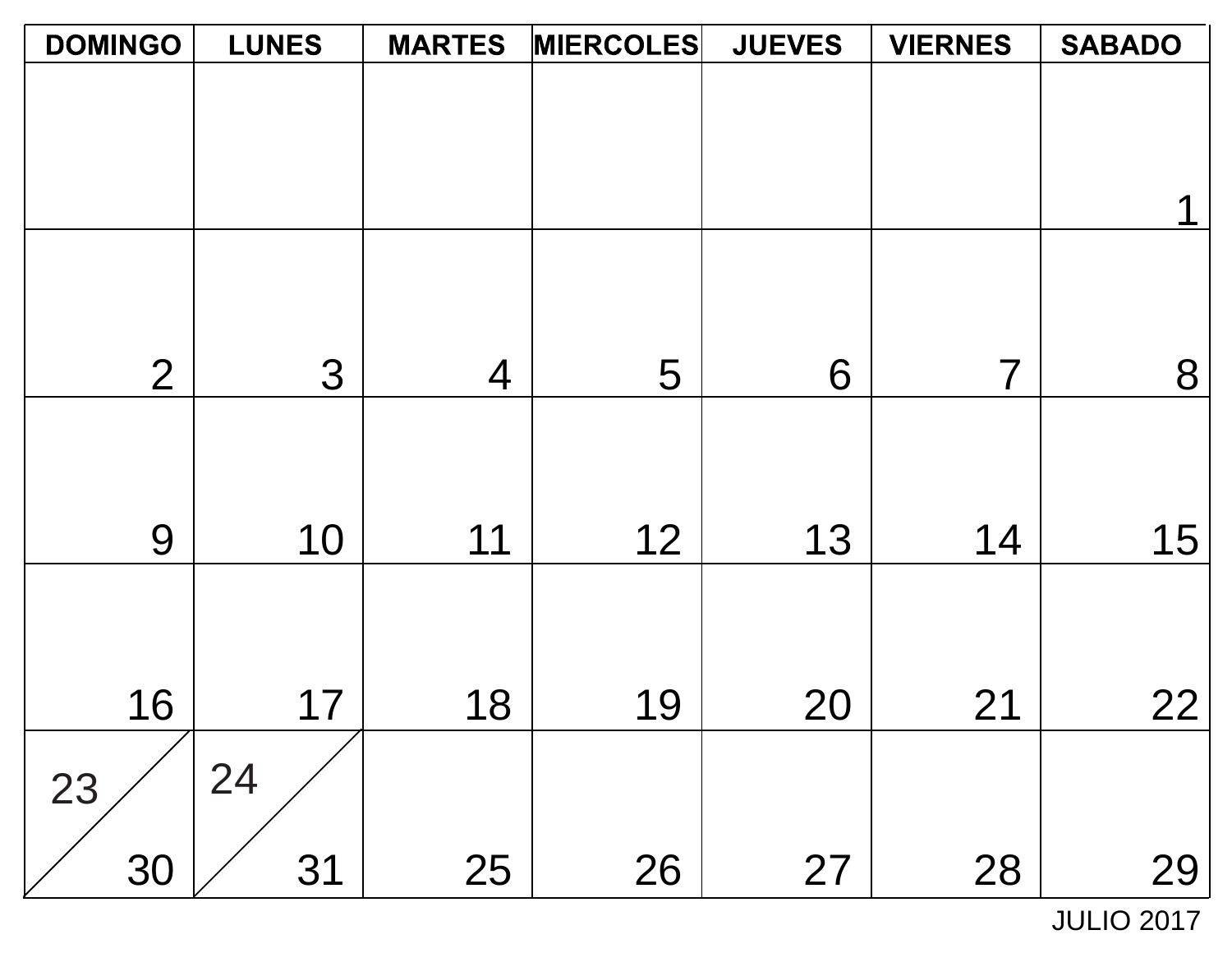| <b>DOMINGO</b> | <b>LUNES</b>   | <b>MARTES</b> | <b>MIERCOLES</b> | <b>JUEVES</b> | <b>VIERNES</b> | <b>SABADO</b> |
|----------------|----------------|---------------|------------------|---------------|----------------|---------------|
|                |                |               |                  |               |                |               |
|                |                |               |                  |               |                |               |
|                |                | 1             | $\overline{2}$   | 3             | $\overline{4}$ | 5             |
|                |                |               |                  |               |                |               |
|                |                |               |                  |               |                |               |
| 6              | $\overline{7}$ | 8             | 9                | 10            | 11             | 12            |
|                |                |               |                  |               |                |               |
|                |                |               |                  |               |                |               |
| 13             | 14             | 15            | 16               | 17            | 18             | 19            |
|                |                |               |                  |               |                |               |
|                |                |               |                  |               |                |               |
| 20             | 21             | 22            | 23               | 24            | 25             | 26            |
|                |                |               |                  |               |                |               |
|                |                |               |                  |               |                |               |
| 27             | 28             | 29            | 30               | 31            |                |               |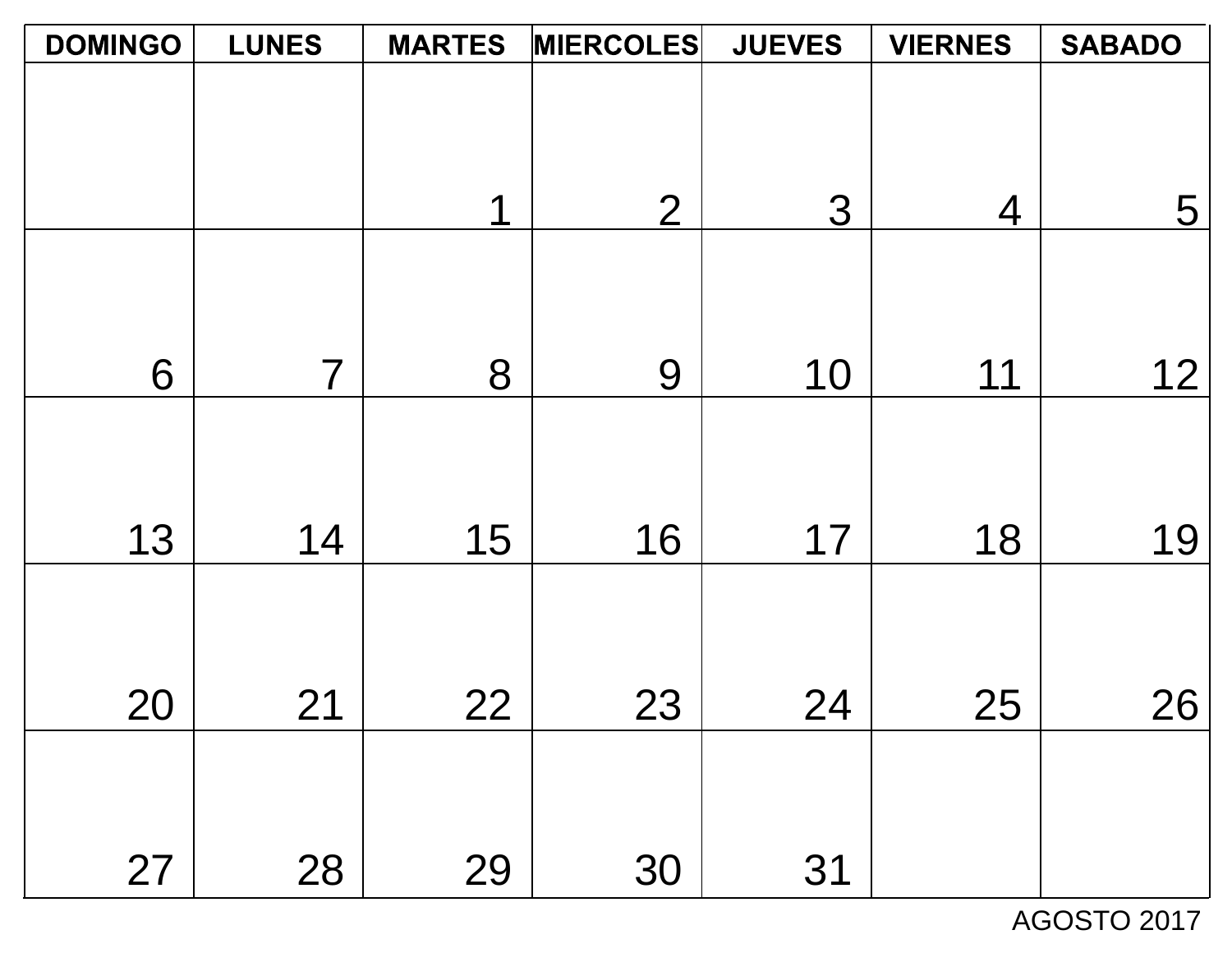| <b>DOMINGO</b> | <b>LUNES</b>   | <b>MARTES</b> | <b>MIERCOLES</b> | <b>JUEVES</b> | <b>VIERNES</b> | <b>SABADO</b>  |
|----------------|----------------|---------------|------------------|---------------|----------------|----------------|
|                |                |               |                  |               |                |                |
|                |                |               |                  |               |                |                |
|                |                |               |                  |               |                |                |
|                |                |               |                  |               | 1              | $\overline{2}$ |
|                |                |               |                  |               |                |                |
|                |                |               |                  |               |                |                |
| 3              | $\overline{4}$ | 5             | 6                | 7             | 8              | 9              |
|                |                |               |                  |               |                |                |
|                |                |               |                  |               |                |                |
|                |                |               |                  |               |                |                |
| 10             | 11             | 12            | 13               | 14            | 15             | 16             |
|                |                |               |                  |               |                |                |
|                |                |               |                  |               |                |                |
| 17             | 18             | 19            | 20               | 21            | 22             | 23             |
|                |                |               |                  |               |                |                |
|                |                |               |                  |               |                |                |
|                |                |               |                  |               |                |                |
| 24             | 25             | 26            | 27               | 28            | 29             | 30             |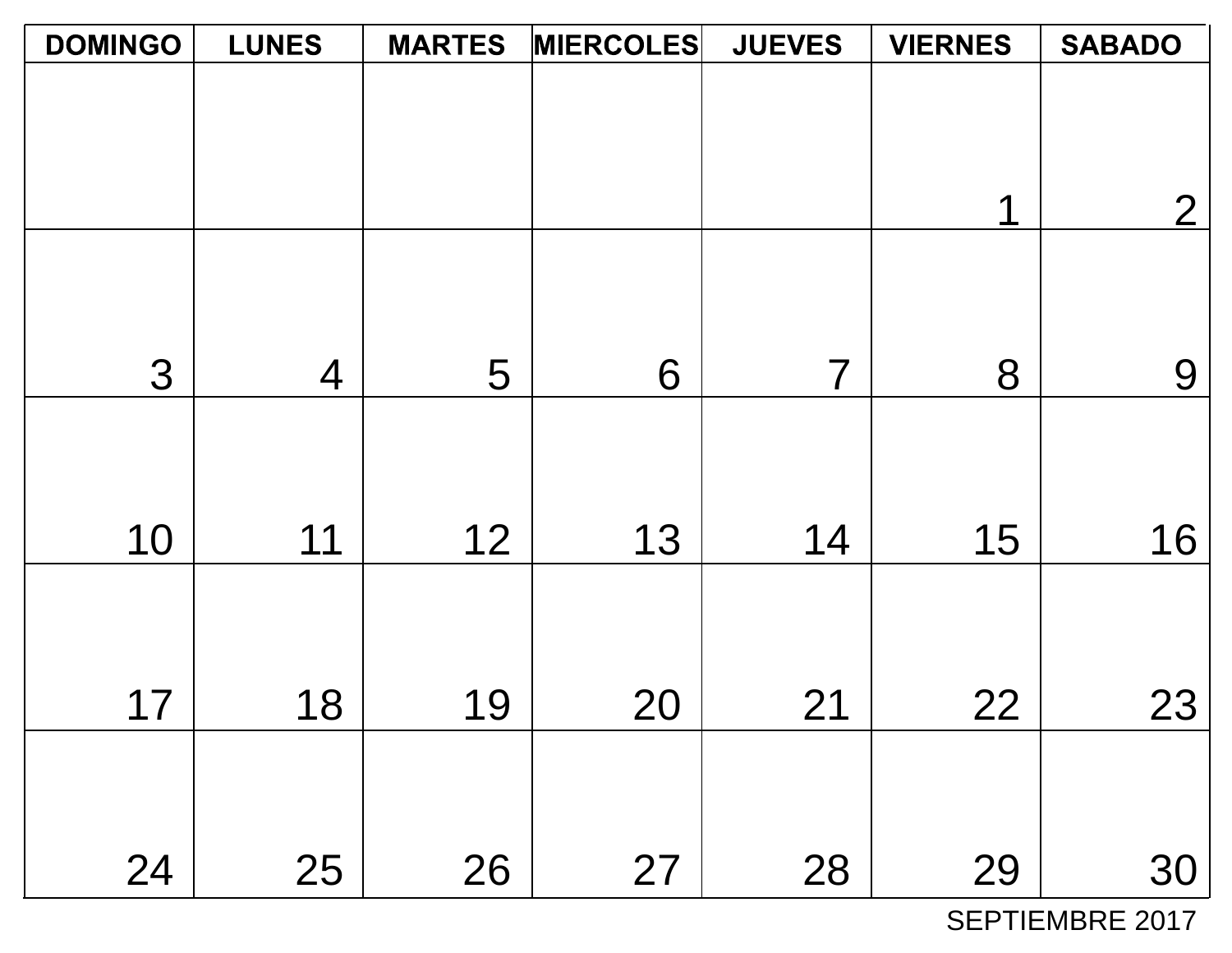| <b>DOMINGO</b> | <b>LUNES</b>   | <b>MARTES</b> | <b>MIERCOLES</b> | <b>JUEVES</b> | <b>VIERNES</b> | <b>SABADO</b> |
|----------------|----------------|---------------|------------------|---------------|----------------|---------------|
|                |                |               |                  |               |                |               |
|                |                |               |                  |               |                |               |
|                |                |               |                  |               |                |               |
| 1              | $\overline{2}$ | 3             | $\overline{4}$   | 5             | 6              |               |
|                |                |               |                  |               |                |               |
|                |                |               |                  |               |                |               |
| 8              |                |               |                  |               |                |               |
|                | 9              | 10            | 11               | 12            | 13             | 14            |
|                |                |               |                  |               |                |               |
|                |                |               |                  |               |                |               |
| 15             | 16             | 17            | 18               | 19            | 20             | 21            |
|                |                |               |                  |               |                |               |
|                |                |               |                  |               |                |               |
|                |                |               |                  |               |                |               |
| 22             | 23             | 24            | 25               | 26            | 27             | 28            |
|                |                |               |                  |               |                |               |
|                |                |               |                  |               |                |               |
|                |                |               |                  |               |                |               |
| 29             | 30             | 31            |                  |               |                |               |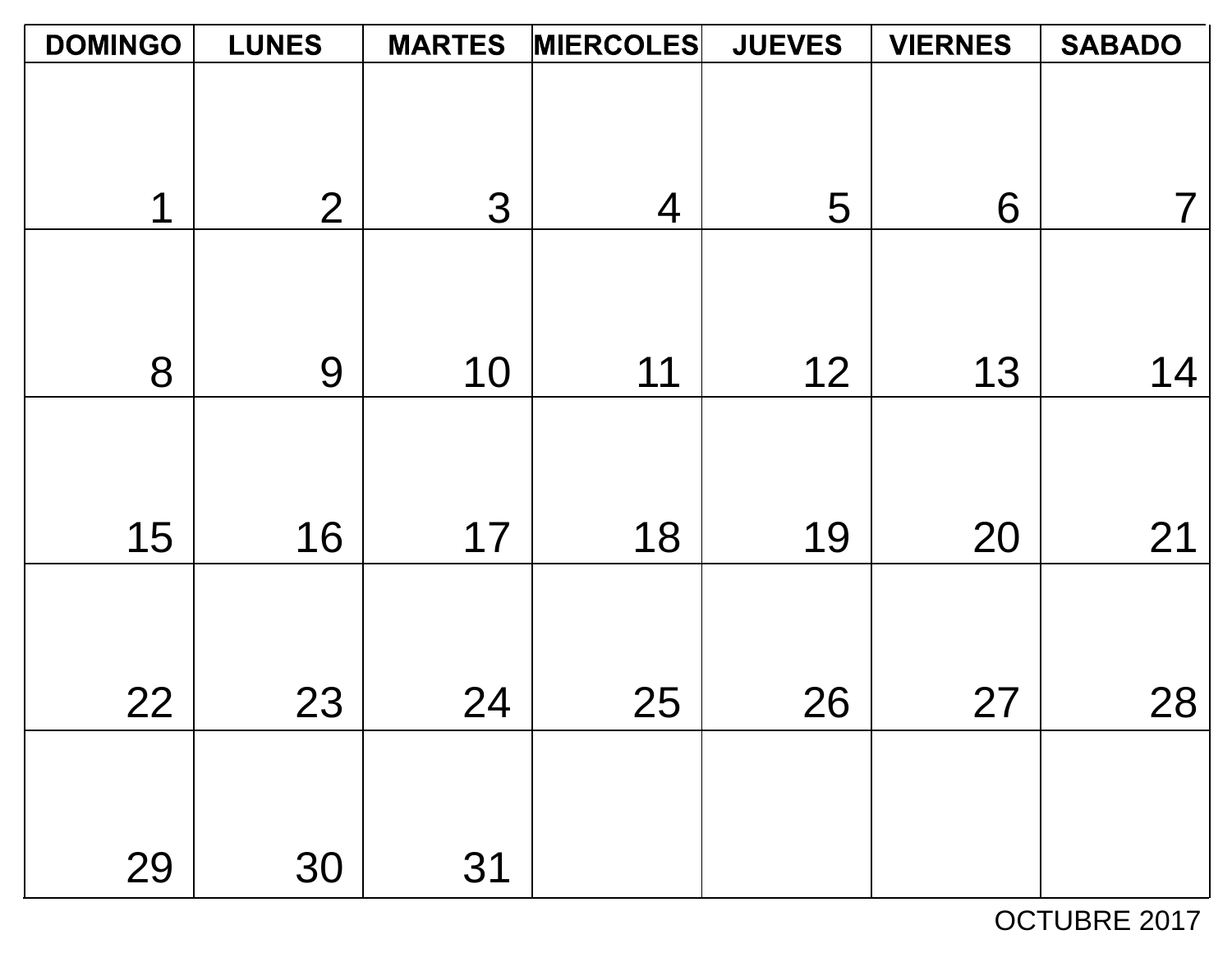| <b>DOMINGO</b> | <b>LUNES</b> | <b>MARTES</b>  | <b>MIERCOLES</b> | <b>JUEVES</b>  | <b>VIERNES</b> | <b>SABADO</b> |
|----------------|--------------|----------------|------------------|----------------|----------------|---------------|
|                |              |                |                  |                |                |               |
|                |              |                |                  |                |                |               |
|                |              |                |                  |                |                |               |
|                |              |                | 1                | $\overline{2}$ | 3              | 4             |
|                |              |                |                  |                |                |               |
|                |              |                |                  |                |                |               |
|                |              |                |                  |                |                |               |
| 5              | 6            | $\overline{7}$ | 8                | 9              | 10             | 11            |
|                |              |                |                  |                |                |               |
|                |              |                |                  |                |                |               |
| 12             | 13           | 14             | 15               | 16             | 17             | 18            |
|                |              |                |                  |                |                |               |
|                |              |                |                  |                |                |               |
|                |              |                |                  |                |                |               |
| 19             | 20           | 21             | 22               | 23             | 24             | 25            |
|                |              |                |                  |                |                |               |
|                |              |                |                  |                |                |               |
|                |              |                |                  |                |                |               |
| 26             | 27           | 28             | 29               | 30             |                |               |